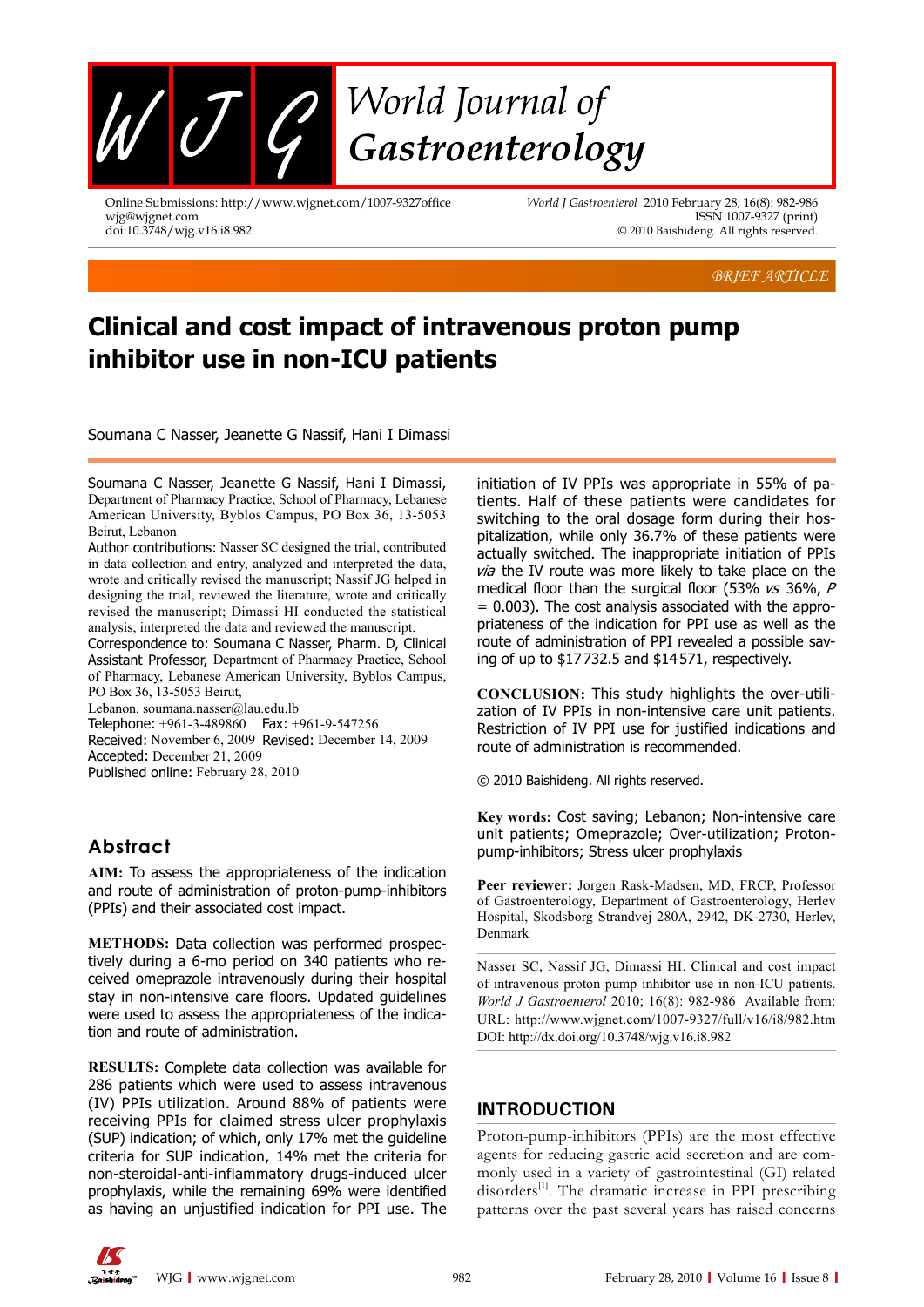relating to their appropriate utilization and associated  $cost^{[2,3]}$ . Many health care centers have raised concerns related to the inappropriate use of the intravenous (IV) route of administration and unsuitable indications and to a lesser extent incorrect doses and length of therapy. Furthermore, many patients are being inappropriately discharged on PPIs which could potentially increase treatment costs, and the risk of pneumonia and *Clostridi* $um$  difficile associated disease<sup>[4]</sup>. Part of the over-utilization of IV PPIs can be explained by their safety profile and the tendency of physicians to manage ill in-patients aggressively<sup>[5]</sup>. Approved indications for IV PPIs are limited to erosive esophagitis in patients unable to tolerate oral medications and patients with pathologic hypersecretory state including Zollinger-Ellison syndrome<sup>[6]</sup>. Oral PPIs are associated with several advantages compared to the IV formulation including lower cost, reduced utilization of hospital resources, and fewer IV related complications. Guda *et al*<sup>61</sup> in 2004 reporting on the use of IV PPIs in two hospital settings observed that 56% of patients receiving IV PPIs had inappropriate indications and the majority of these claimed to have stress ulcer prophylaxis (SUP) indications. Prophylaxis against stress ulcer is not routinely recommended in general medicine patients $\mathbf{A}$ . Inappropriate dosing of IV PPIs has attributed to a 292% increase in the cost related to these medications and hence has resulted in an additional expenditure of  $$7766$  for 64 patients<sup>[7]</sup>. There is a need to assess the prescribing pattern of IV PPIs in the Middle East and Arab countries. In response to the inadequate literature available in the aforementioned region, a drug use evaluation was conducted to assess the appropriateness of the indication and route of administration of PPIs and their associated cost impact in a university hospital in Lebanon.

# **MATERIALS AND METHODS**

Data collection was performed prospectively from October 15, 2008 to April 15, 2009 on 340 adult patients who received a PPI after being admitted to the medical or surgical floors of a 200 beds university hospital in the Beirut area that attracts patients from all over the country. Patients were identified from the pharmacy computer system prior to and during the dispensing process. Data collection forms were filled for 340 patients, out of which 286 were determined to be complete and accurate. The form included data on patient demographics, medical problems, list of medications used, pertinent laboratory data, and criteria for PPI IV indication, dose, frequency, duration, and indication for switching to oral formulation. Assessment of the appropriateness of IV PPI use was then performed based on the American Society of Health-System Pharmacists guidelines<sup>[8]</sup> and the Eastern Association for the Surgery of Trauma for  $\text{SUP}^{[9]}$ , nonsteroidal-anti-inflammatory drugs (NSAIDs)-induced ulcer prophylaxis<sup>[10]</sup>, and criteria for IV to *po* conversion<sup>[11]</sup>.

Patients assessed for PPI indication were divided into two groups, one group of patients using the drug for treatment indication and another group using the drug

| Table 1 Patient characteristics $(n = 286)$ |  |
|---------------------------------------------|--|
|                                             |  |

|                                                   | n(%)            |
|---------------------------------------------------|-----------------|
| Age, yr (median $\pm$ IQR)                        | $64 \pm 30$     |
| Weight, $kg$ (median $\pm$ IQR)                   | $72 + 23$       |
| Creatinine clearance, $mL/min$ (median $\pm$ IQR) | $71.5 \pm 57.6$ |
| Age $\geq 65$ yr                                  | 143 (51)        |
| Male                                              | 149 (52)        |
| Medical floor                                     | 146 (51)        |
| Surgical floor                                    | 140 (49)        |
| Dose 40 mg omeprazole                             | 272 (95)        |
| Frequency as once daily                           | 251 (88)        |
| Medications                                       |                 |
| Heparins                                          | 133 (47)        |
| <b>NSAIDs</b>                                     | 74 (26)         |
| Corticosteroids                                   | 74 (26)         |
| Aspirin (100 mg)                                  | 42(15)          |
| Clopidogrel                                       | 15(5)           |
| Acenocoumarol                                     | 10(4)           |

IQR: Interquartile range; NSAIDs: Non-steroidal-anti-inflammatory drugs.

for claimed SUP indication. The claimed SUP indication group was then sub-classified into (1) meeting criteria for SUP indication; (2) meeting criteria for NSAIDs-induced ulcer prophylaxis; and (3) unjustified prophylactic use.

Another analysis, focusing on the route of administration, divided patients into two groups, one group representing those with appropriate initial IV use and the other group representing inappropriate initial IV use.

Cost analysis was performed comparing the cost associated with appropriate initial IV PPI with that of inappropriate initial IV PPI use. The cost included 100 mL solution bag, 5 mL syringe, drug vial, IV line and related materials. Cost analysis was performed on the unnecessary duration of IV use, in cases where oral PPI was used instead of IV and inappropriate utilization. It was assumed that switching from IV to PO was done 1 d earlier in the group of appropriate IV users and prior to initial dispensing in the group of inappropriate IV users.

# *Statistical analysis*

Statistical analysis was performed using SPSS software. Data were entered into the computer and frequencies, percentages, means, and standard deviations were calculated. Differences in percentages were assessed using the  $\chi^2$  test, and differences in means were assessed using the student *t* test. *P*-values were assessed at the 5% level.

## **RESULTS**

#### *Patient characteristics*

The study included a similar number of males and females. Half of the patients were 65 years or older, and most of them were receiving omeprazole 40 mg IV once daily. The number of patients from the medical floor and the surgical floor was equal (Table 1).

The reasons for hospital admission were various and included surgery, pain, infection, cancer treatment, dyspnea, trauma or fracture.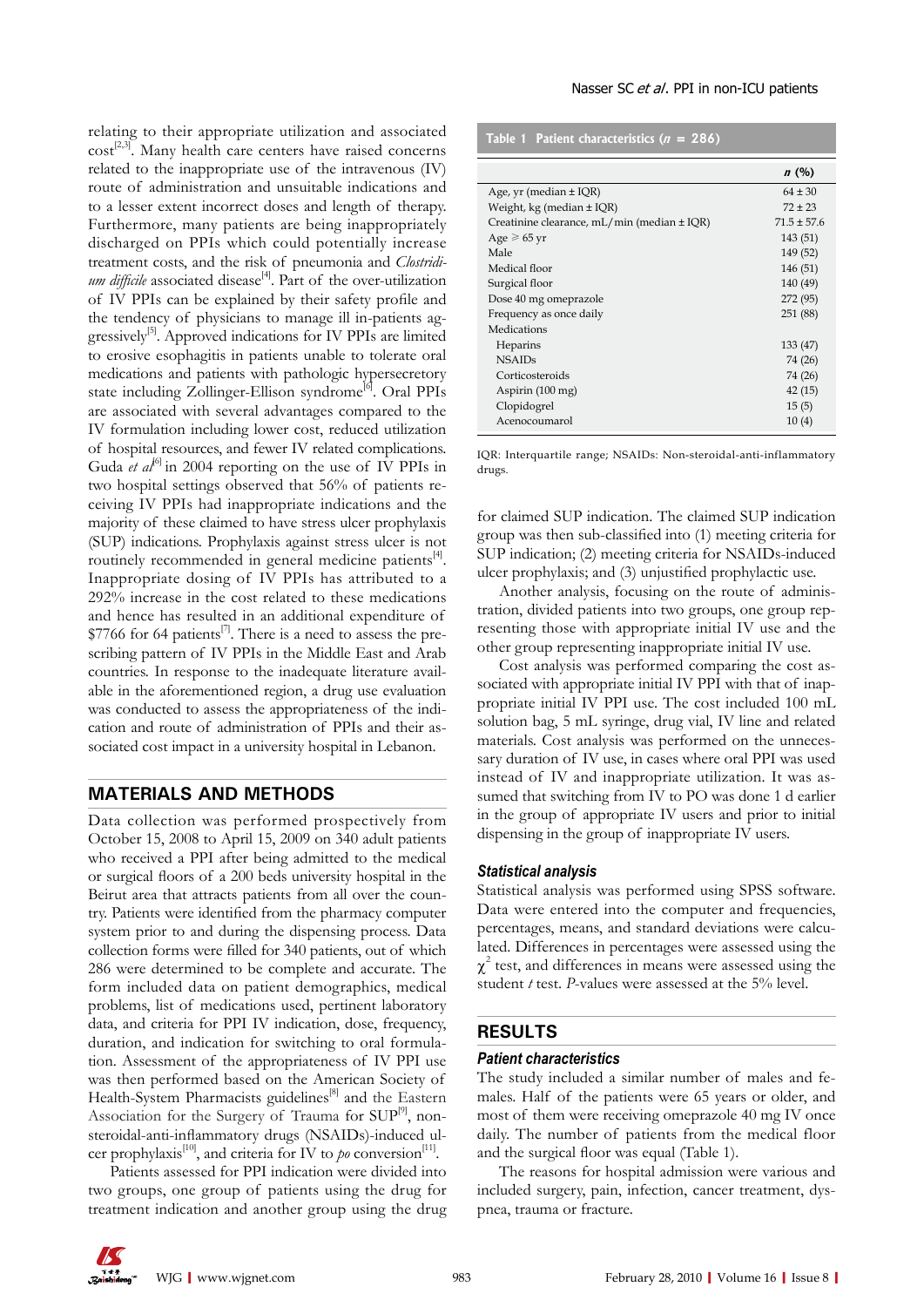### Nasser SC et al. PPI in non-ICU patients

**Table 2 Justification of PPI indications**

|                                                         | n(%)     |
|---------------------------------------------------------|----------|
| Out of the total sample ( $n = 286$ )                   |          |
| Treatment indications                                   | 35(12)   |
| Claimed as using PPI for SUP indication                 | 251 (88) |
| Classification of patients claimed as using PPI for SUP |          |
| indication ( $n = 251$ )                                |          |
| Meeting criteria for SUP indication                     | 43 (17)  |
| Meeting criteria for NSAIDs-induced prophylaxis         | 35(14)   |
| $Age \ge 65$ yr + NSAIDs                                | 12(5)    |
| $NSAIDS + antithrombotics$                              | 23(9)    |
| NSAIDS + corticosteroids                                | 17(7)    |
| Unjustified prophylactic use                            | 173 (69) |
| Age $\geq 65$ yr                                        | 81 (32)  |
| $Age \ge 65$ yr + LMWH                                  | 55 (22)  |
| Age $\geq 65$ yr + antiplatelets                        | 60(24)   |
| Age $\geq 65$ yr + corticosteroids                      | 25(10)   |
| Others                                                  | 90 (36)  |

PPI: Proton-pump-inhibitor; SUP: Stress ulcer prophylaxis.

| Table 3 Correlation of initial IV administration with indication<br>and eligibility for oral conversion $n$ (%) |                               |                                           |              |  |
|-----------------------------------------------------------------------------------------------------------------|-------------------------------|-------------------------------------------|--------------|--|
|                                                                                                                 | Appropriate<br>initial IV use | Inappropriate $P$ value<br>initial IV use |              |  |
| Total IV use $(n = 286)$                                                                                        | 158 (55)                      | 128 (45)                                  |              |  |
| Switched                                                                                                        | 58 (37)                       | 49 (38)                                   | 0.785        |  |
| Candidate for Switch                                                                                            | 82 (52)                       | 127 (99)                                  | ${}_{0.001}$ |  |
| Indication                                                                                                      |                               |                                           |              |  |
| Treatment (35)                                                                                                  | 22(14)                        | 13(10)                                    | 0.556        |  |
| SUP justified (43)                                                                                              | 26(17)                        | 17(13)                                    | 0.556        |  |
| NSAIDs-induced (justified)                                                                                      | 17(11)                        | 18(14)                                    | 0.556        |  |
| (35)                                                                                                            |                               |                                           |              |  |
| Other unjustified prophylaxis                                                                                   | 93 (59)                       | 80(63)                                    | 0.556        |  |
| (173)                                                                                                           |                               |                                           |              |  |
| Frequency as once daily                                                                                         | 138 (87)                      | 113 (88)                                  | 0.81         |  |
| Dose 40 mg                                                                                                      | 152 (96)                      | 120(95)                                   | 0.491        |  |
| Medical floor                                                                                                   | 68 (47)                       | 78 (53)                                   | 0.003        |  |
| Surgical floor                                                                                                  | 90(64)                        | 50(36)                                    | 0.003        |  |
| Duration of IV use                                                                                              | $4.0 \pm 4.0$                 | $4.0 \pm 4.0$                             | 0.422        |  |
| (median $\pm$ IQR)                                                                                              |                               |                                           |              |  |

IV: Intravenous.

The most common criteria for using the IV route of administration were an order for nothing by mouth (*n* = 95, 33.2%), unable to swallow (*n* = 18, 6.3%), severe nausea and vomiting ( $n = 17, 5.9\%$ ), acute GI bleeding (*n* = 12, 4.2%), and others (*n* = 15, 5.2%) such as gastric obstruction, ileus, severe diarrhea, and malabsorption. Many patients were on antithrombotics, NSAIDs and corticosteroids during hospitalization (Table 1). Other medications included antibiotics (*n* = 205, 71.7%), analgesics (*n* = 171, 59%), metoclopramide (*n* = 98, 34.3%), antihypertensive drugs ( $n = 101$ , 35.3%) and insulin ( $n =$ 32, 11.2%).

#### *Justification of PPI use*

The use of IV PPIs was assessed in 286 patients. The indication for claimed SUP was used in 88% of patients, of which only 17% met the guideline criteria for SUP indication, 14% met the criteria for NSAIDs-induced ul**Table 4 Cost analysis for inappropriate route of administration and indication**

|                                  | Appropriate | Inappropriate<br>initial IV PPI use initial IV PPI use |
|----------------------------------|-------------|--------------------------------------------------------|
| Candidate for switch             | $n = 82$    | $n = 128$                                              |
| Cost of 40 mg IV PPI daily       | \$1681      | \$13120                                                |
| dose that could be avoided       |             |                                                        |
| Cost of 40 mg PPI oral daily     | \$184       | \$1434                                                 |
| dose (if used instead of IV)     |             |                                                        |
| Cost that could be avoided       | \$1497      | \$11686                                                |
| with the oral use                |             |                                                        |
| Total cost that could be avoided | \$13183     |                                                        |
| with IV to po conversion         |             |                                                        |
| Cost that could be avoided from  | \$17732.5   |                                                        |
| Unjustified prophylactic use     |             |                                                        |
| of IV PPI $(n = 173)$            |             |                                                        |
|                                  |             |                                                        |

cer prophylaxis while the majority (69%) were receiving PPI for an unjustified indication. These indications for PPI treatment were peptic ulcer (4.5%), GERD (1.4%), and stress ulcer treatment (2.4%). Stratification of the unjustified prophylactic use was correlated with age  $\geq$ 65 years and whether or not the patient was receiving antithrombotics or corticosteroid therapy (Table 2). Antithrombotics mainly consisted of low molecular-weight heparins.

# *Appropriateness of initial iv use and eligibility for oral conversion*

Only about 50% of patients who were initiated on PPIs *via* the IV route were deemed appropriate, of which half were candidates for switching to the oral form during their hospitalization. Only one third of the latter were switched to the oral form. The inappropriate initiation of PPIs *via* the IV route was more likely to take place on the medical floor compared with the surgical floor (53%  $\nu s$  36\%,  $P = 0.003$ ).

Regardless of the type of indication, the rate of inappropriate initiation of PPIs *via* the IV route was similar to the rate of appropriate initiation ( $P = 0.556$ ). The likelihood of switching patients to the oral form was independent of the appropriateness of initial IV use (36.7%  $\nu s$  38.3%,  $P = 0.785$ ) (Table 3). Most patients received a 40 mg IV dose once daily for a period of approximately 5 d.

## *Cost analysis*

The cost analysis was based on the mean of 5-d of IV administration which could be avoided in the group with inappropriate IV use, and the assumption that switching could be done at least 1 d earlier in the group with appropriate IV use.

If PPIs were used for the appropriate indication and by the correct route of administration in the 286 patients assessed during the 6-mo period, at least \$17 732.5 and \$13 183, could have been saved, respectively (Table 4).

# **DISCUSSION**

The high prescribing pattern of IV PPIs has been dem-

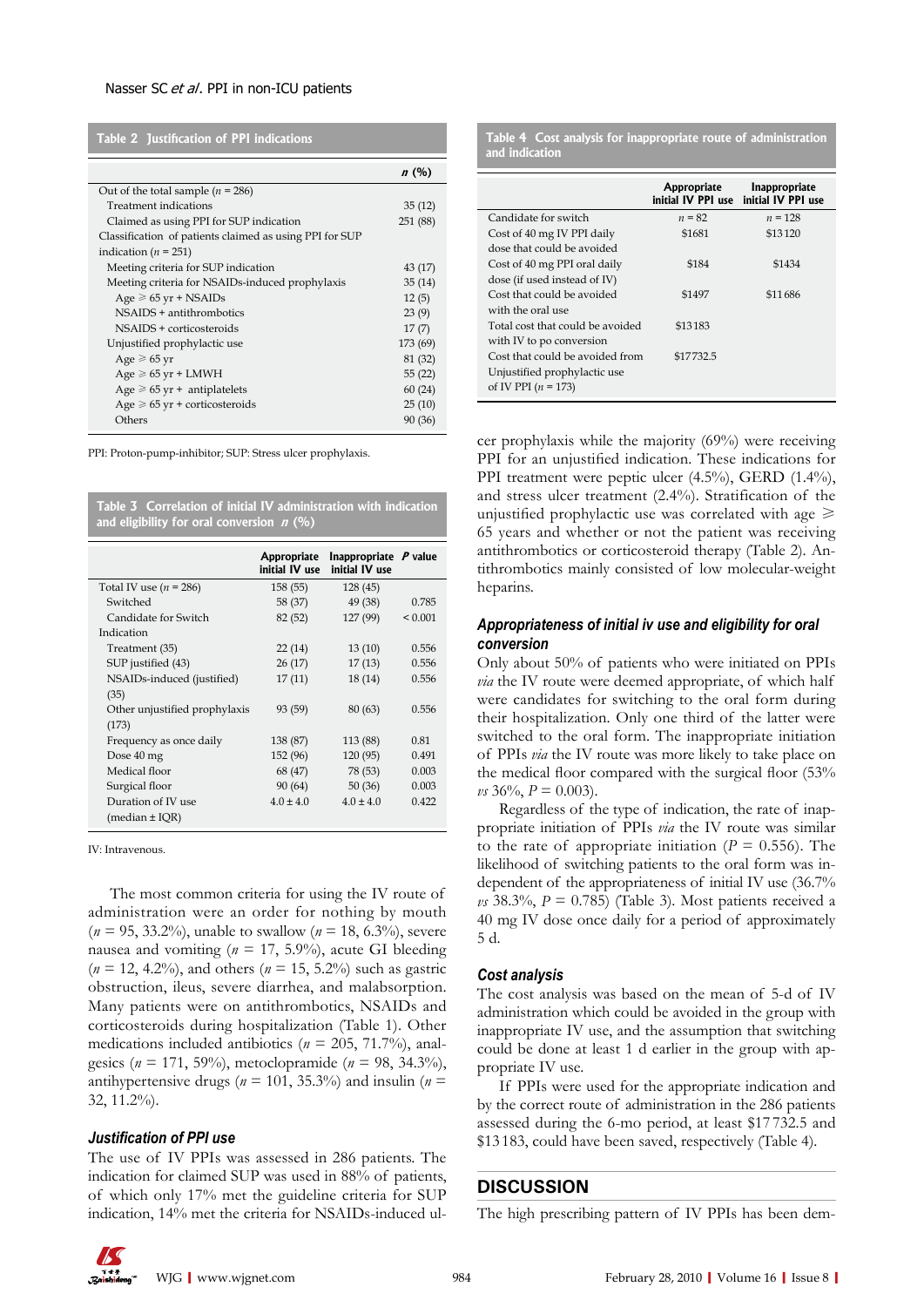onstrated in this study. The majority of patients were identified as using IV PPIs for claimed SUP indication with a relatively small percentage of patients (17%) meeting the criteria for SUP, which is expected since only non-intensive care unit (ICU) patients were included in the trial. The inappropriateness of use was encountered more on the medical floor compared with the surgical floor. This highlights the need for a clinical pharmacist in that area. Among other patients claimed to be treated for SUP, 14% met the criteria for other indications such as prophylaxis of NSAIDs-induced ulcer. This left a large number of patients using PPIs for unjustified indications. Thus, to minimize over-utilization of PPIs for SUP, prescribers should specify the indication and the reason for the PPI on the medication orders, which would then facilitate medical order screening by the dispensing pharmacist. Around 36% of the patients who claimed to receive IV PPIs for SUP had no risk factors or any known justification for PPI use. It seems that age  $\geq 65$  years old was used as a criterion for PPI use; however, these patients had several medical illnesses and were on multiple drug regimens that may have increased the risk of adverse effects. A retrospective review of the medical charts of elderly patients revealed that around 30% of geriatric patients with a prescription for a PPI from a geriatric ambulatory care practice within an urban academic medical center had no documented indication<sup>[12]</sup>.

These findings highlight the role of the clinical pharmacist in the selection of appropriate candidates for switching.

The cost burden associated with inappropriate IV PPI use should be minimized. An annual projection of cost could reflect a saving of \$26 366 and \$35 465 with the appropriate route of administration and indication, respectively. It is important to note that this cost saving was underestimated since the cost of health care staff time was not included in the calculations and the delay in switching was assumed to be only 1 d. This highlighted the crucial role of a clinical pharmacist to review orders for proper indications, route of administration, and appropriate timing for switching.

The results of this study are comparable with several trials in the USA and UK that discussed the inappropriate use of IV PPIs in several institutions $[7,13-15]$ . SUP was the most commonly encountered claimed indication for IV PPIs**.** A 14-mo observational study assessing the use of IV PPIs in non-ICU patients revealed that 22% of patients were receiving the drug according to their established indications. SUP was the presumed indication in 70% of patients receiving IV PPIs, of which only 13% were considered appropriate<sup>[7]</sup>. These findings were also supported by Qadeer *et al*<sup>[16]</sup> who addressed the concern of SUP in non-ICU patients, stating that such an intervention is often unnecessary and not recommended.

With regard to the limitations of this study, the study was observational and conducted in a single academic medical center. In addition, there are no current established guidelines for the appropriate use of IV PPIs in the hospital to evaluate their actual use. Moreover, we assumed that patients with no clear documented indication for PPI use received the drug for SUP. An additional step could have been to investigate the seniority and/or the specialty of the physicians over-prescribing IV PPIs.

As for the strengths of this study, the number of patients involved was adequate (*n* = 286) over a sufficient period of time (6 mo). Non-ICU adult patients were selected because these patients may be more prone to inappropriate SUP treatment. Patients were monitored and followed during their hospital stay until discharge, PPI discontinuation or switching to oral PPI. In addition, there are limited data on the utilization pattern of an IV PPI in an institutional setting.

This study highlights the over-utilization of PPIs *via* the IV route of administration and for a claimed SUP indication in non-ICU patients, which results in increased cost to the patients, institution and payers.

Improving the prescribing patterns requires the Hospital Pharmacy and Therapeutics Committee to establish guidelines with input from gastroenterologists on the proper indications for IV PPIs, criteria for switching, dosing, and duration of therapy. Implementation of these guidelines requires multidisciplinary involvement and education of health care professionals concerning appropriate use of this class of medication. Other approaches include creating an IV order template, pharmacists reviewing orders before dispensing to patients, and automatic switching to an H2 blocker if a PPI was ordered for SUP until more robust trials on PPI become available[17,18].

# **ACKNOWLEDGMENTS**

We would like to thank the Pharmacy Director, Dr. Wael Abi-Ghanem, for his work in supervising the field work.

# **COMMENTS COMMENTS**

#### *Background*

Proton pump inhibitors (PPIs) are the most effective agents for treating acid related gastrointestinal (GI) disorders. The utilization of intravenous (IV) formulations of PPIs has dramatically increased in health care institutions for inappropriate indications, route of administration and length of treatment. This is associated with an increased cost burden, increased risk of IV related infections, and utilization of hospital resources.

## *Research frontiers*

Utilization of IV PPIs in a hospital setting in a Middle East country was evaluated and compared to data from European and USA hospitals. The evaluation was carried out in non-intensive care units where patients do not meet the indication and/or route of administration criteria for IV PPIs, especially those receiving the drug for stress ulcer prophylaxis (SUP) where little or no evidence supports their use.

## *Innovations and breakthroughs*

Reports of the over-utilization of IV PPIs have been published in different international journals mainly involving European and American hospital settings. Available literature from the Middle East (especially prospective in nature) addressing this overuse pattern in non-intensive care units and emphasizing the role of a clinical and hospital pharmacist in health care systems is inadequate. In addition, a detailed cost analysis projection was performed for inappropriate indications and route of administration of PPIs.